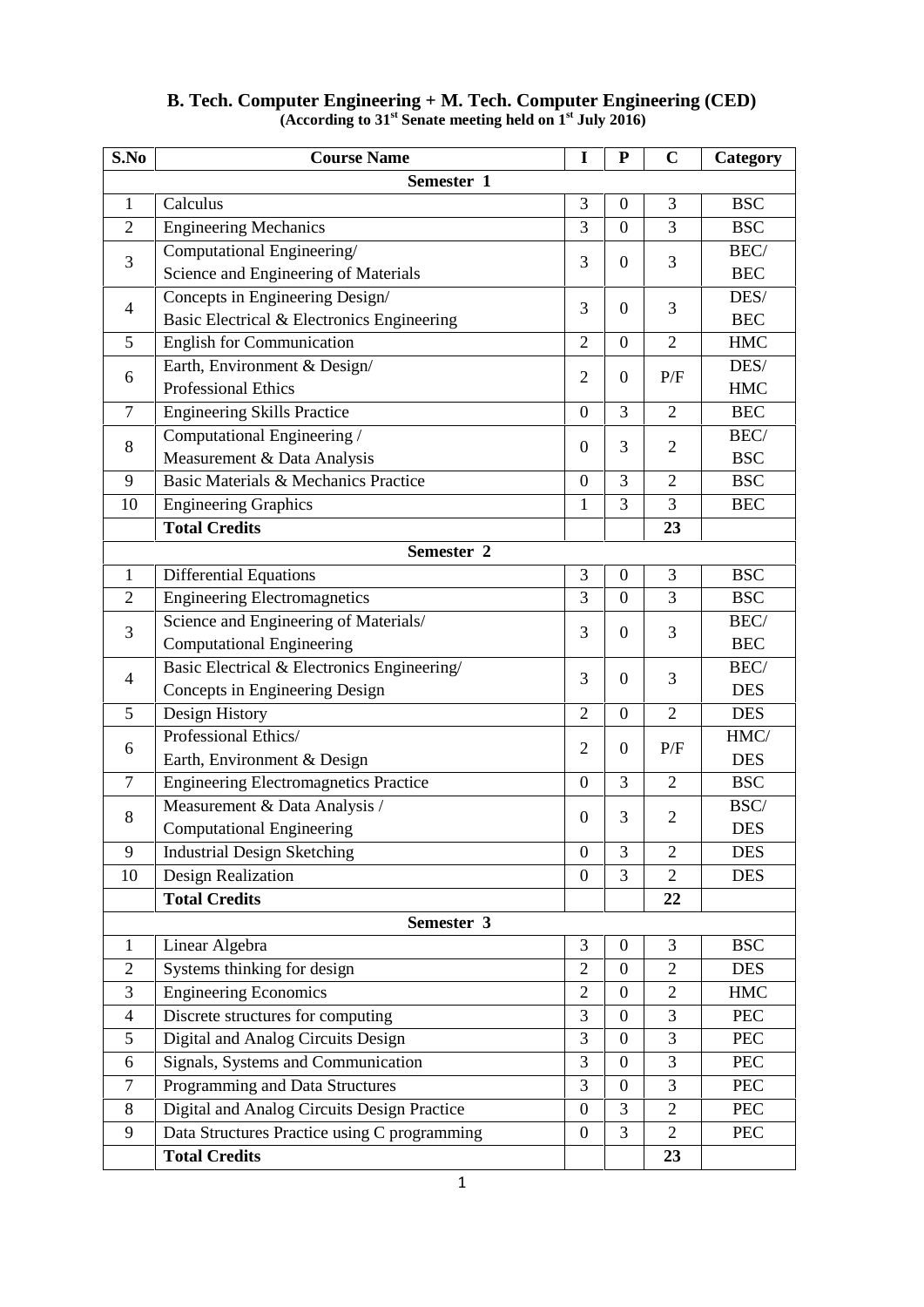|                | Semester 4                                             |                  |                  |                |            |
|----------------|--------------------------------------------------------|------------------|------------------|----------------|------------|
| $\mathbf{1}$   | Probability Theory                                     | 3                | $\boldsymbol{0}$ | 3              | <b>BSC</b> |
| $\overline{2}$ | Designing Intelligent Systems                          | $\overline{2}$   | $\overline{0}$   | $\overline{2}$ | <b>DES</b> |
| 3              | Sociology of Design                                    | $\overline{2}$   | $\boldsymbol{0}$ | $\overline{2}$ | <b>HMC</b> |
| $\overline{4}$ | Design and Analysis of Algorithms                      | 3                | $\boldsymbol{0}$ | 3              | <b>PEC</b> |
| 5              | Database Systems                                       | 3                | $\boldsymbol{0}$ | 3              | <b>PEC</b> |
| 6              | Computer Organization and Design                       | 3                | $\boldsymbol{0}$ | 3              | <b>PEC</b> |
| $\overline{7}$ | Object Oriented Algorithm Design and Analysis practice | $\boldsymbol{0}$ | 3                | $\overline{2}$ | <b>PEC</b> |
| 8              | Database Systems Practice                              | $\boldsymbol{0}$ | 3                | $\overline{2}$ | <b>PEC</b> |
| 9              | <b>Computer Organization and Design Practice</b>       | $\boldsymbol{0}$ | 3                | $\overline{2}$ | <b>PEC</b> |
|                | <b>Total Credits</b>                                   |                  |                  | 22             |            |
|                | Semester 5                                             |                  |                  |                |            |
| $\mathbf{1}$   | Sustainable Design                                     | $\overline{2}$   | $\boldsymbol{0}$ | $\overline{2}$ | <b>DES</b> |
| $\overline{2}$ | <b>Entrepreneurship and Management Functions</b>       | $\overline{2}$   | $\boldsymbol{0}$ | $\overline{2}$ | <b>HMC</b> |
| 3              | <b>Operating Systems</b>                               | 3                | $\boldsymbol{0}$ | 3              | <b>PEC</b> |
| $\overline{4}$ | <b>Computer Networking</b>                             | 3                | $\boldsymbol{0}$ | 3              | <b>PEC</b> |
| 5              | <b>VLSI</b> System Design                              | 3                | $\boldsymbol{0}$ | 3              | <b>PEC</b> |
| 6              | Automata and Compiler Design                           | 3                | $\boldsymbol{0}$ | 3              | <b>PEC</b> |
| $\overline{7}$ | <b>Computer Networking Practice</b>                    | $\boldsymbol{0}$ | 3                | $\overline{2}$ | <b>PEC</b> |
| 8              | <b>Operating Systems Practice</b>                      | $\boldsymbol{0}$ | 3                | $\overline{2}$ | <b>PEC</b> |
| 9              | <b>VLSI System Design Practice</b>                     | $\boldsymbol{0}$ | 3                | $\overline{2}$ | <b>PEC</b> |
|                | <b>Total Credits</b>                                   |                  |                  | 22             |            |
|                | Semester 6                                             |                  |                  |                |            |
| 1              | Design for Quality and Reliability                     | $\mathbf{2}$     | $\boldsymbol{0}$ | $\mathfrak{2}$ | <b>DES</b> |
| $\overline{2}$ | <b>Product Management</b>                              | $\overline{2}$   | $\boldsymbol{0}$ | $\overline{2}$ | <b>HMC</b> |
| 3              | <b>Embedded Systems</b>                                | 3                | $\boldsymbol{0}$ | 3              | <b>PEC</b> |
| $\overline{4}$ | <b>Computer Architecture</b>                           | 3                | $\overline{0}$   | 3              | <b>PEC</b> |
| 5              | Elective-I                                             | 3                | $\boldsymbol{0}$ | 3              | <b>ELE</b> |
| 6              | Elective-II                                            | 3                | $\boldsymbol{0}$ | 3              | <b>ELE</b> |
| $\overline{7}$ | <b>Embedded Systems Practice</b>                       | $\boldsymbol{0}$ | 3                | $\overline{2}$ | <b>PEC</b> |
| 8              | <b>Computer Architecture Practice</b>                  | $\boldsymbol{0}$ | 3                | $\overline{2}$ | <b>PEC</b> |
| 9              | <b>Product Design Practice</b>                         | $\boldsymbol{0}$ | 3                | $\overline{2}$ | <b>DES</b> |
|                | <b>Total Credits</b>                                   |                  |                  | 22             |            |
|                | Semester 7                                             |                  |                  |                |            |
| 1              | Data Analytics                                         | $\mathbf{2}$     | $\boldsymbol{0}$ | $\overline{c}$ | <b>HMC</b> |
| $\overline{2}$ | Human Computer Interaction                             | 3                | $\boldsymbol{0}$ | 3              | <b>PEC</b> |
| 3              | <b>High Performance Computing</b>                      | 3                | $\boldsymbol{0}$ | 3              | PEC        |
| 4              | <b>Interactive Computer Graphics</b>                   | 3                | $\boldsymbol{0}$ | 3              | PEC        |
| 5              | Elective-III                                           | $\overline{3}$   | $\overline{0}$   | 3              | <b>ELE</b> |
| 6              | Free Elective - I                                      | 3                | $\boldsymbol{0}$ | 3              | <b>ELE</b> |
| $\overline{7}$ | High Performance Computing Practice                    | $\boldsymbol{0}$ | 3                | $\overline{2}$ | <b>PEC</b> |
| 8              | <b>Interactive Computer Graphics Practice</b>          | $\boldsymbol{0}$ | 3                | $\overline{2}$ | PEC        |
|                | <b>Total Credits</b>                                   |                  |                  | 21             |            |